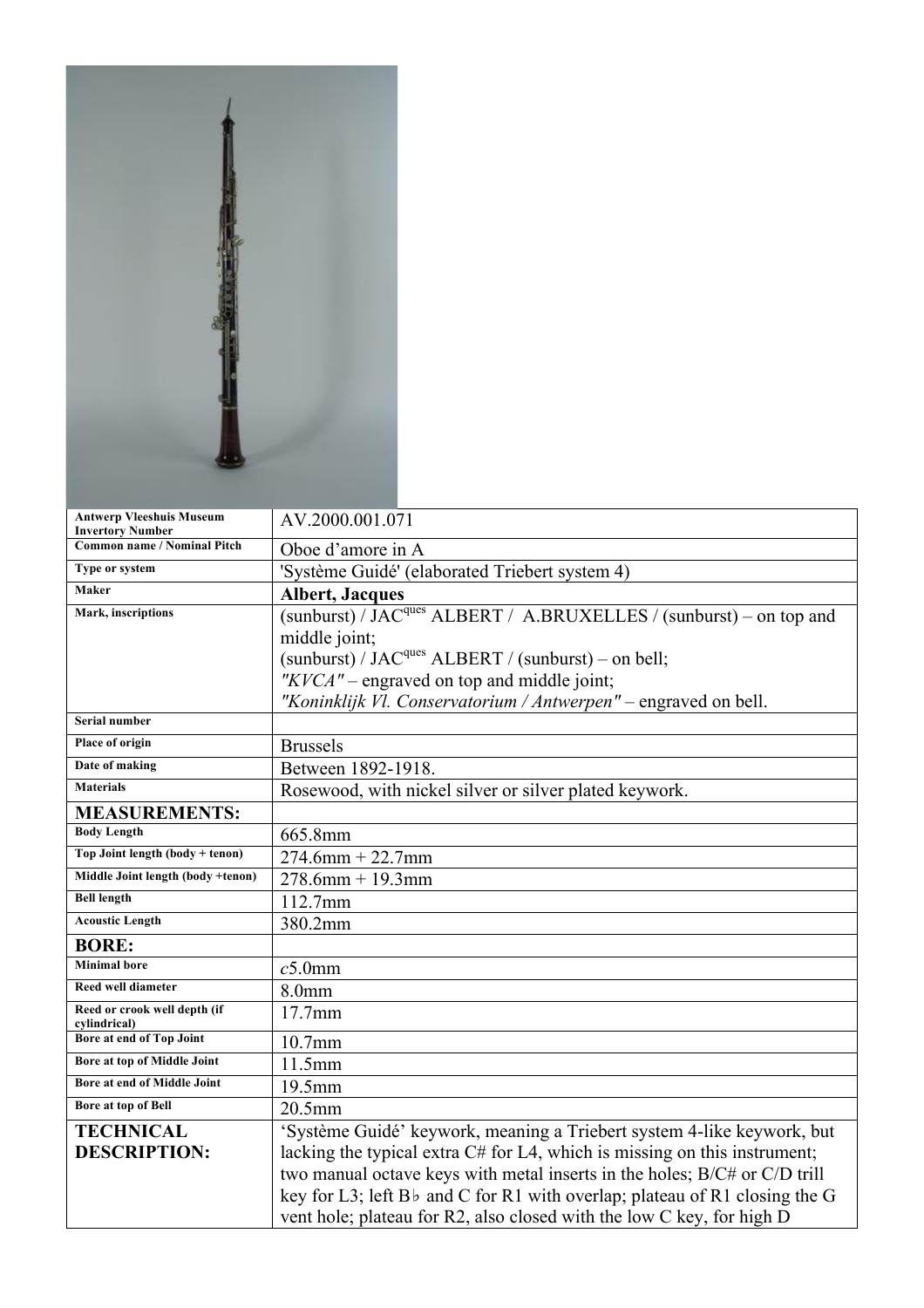|                                                  | improvement; ring key for R3 closing the F# vent hole for the forked F;                                        |
|--------------------------------------------------|----------------------------------------------------------------------------------------------------------------|
|                                                  | butterfly key for L4 operating the left Eb key and the low B on the middle                                     |
|                                                  | joint.                                                                                                         |
|                                                  | 3rd hole doubled, with finger cove.                                                                            |
|                                                  | No vent holes and no inner rim on a short bell.                                                                |
|                                                  | Keyhead type: flat (but slightly domed), round, arrowed.                                                       |
|                                                  | Metal lining: reed well, top joint tenon, both sockets, bell end ring. The                                     |
|                                                  | middle joint tenon is not metal lined.                                                                         |
| <b>Faults</b>                                    | The instrument is in good general condition except for a significant crack at                                  |
|                                                  | the top of the middle joint. Reed box is missing.                                                              |
| Case                                             | The present case is likely original and similar to the case of the CRB Albert                                  |
|                                                  | oboe d'amore "Guidé". The space for the bocal matches with the present                                         |
|                                                  | bocal, which is longer than the CRB Albert oboe d'amore bocals.                                                |
| <b>Playing Accessories</b>                       | Grease box present.                                                                                            |
|                                                  | Bocal, likely original, with metal 'foot' (thread stop); total length c66mm,                                   |
|                                                  | $\varnothing$ 2.6mm x 4.7mm.                                                                                   |
|                                                  | Reed, likely not original, for display only.                                                                   |
| <b>Usable Pitch</b>                              | A=c435Hz with reed: total length 51.7mm / 27mm modern oboe d'amore                                             |
|                                                  | staple / tip width 7.8mm.                                                                                      |
| <b>Performance Characteristics</b>               | The instrument plays well, with a typical d'amore sound, despite the                                           |
|                                                  | straight bell. Good intonation.                                                                                |
| <b>Specific usage / Antecedents</b>              | Previously owned by the Koninklijk Vlaams Conservatorium Antwerpen. It                                         |
|                                                  | came to the Vleeshuis Museum collection in 2000. Verdegem (2015) p.98                                          |
|                                                  | assumes that it previously could have been owned by the Brussels                                               |
|                                                  | Conservatoire. Since the KVCA was founded in 1898, the acquisition was                                         |
| Further information on maker                     | most likely after this date.                                                                                   |
|                                                  | Haine & Meeus (1986) p.21-3.                                                                                   |
|                                                  | Romain (1979).                                                                                                 |
|                                                  | Waterhouse (1993) p.4.<br>Verdegem (2015) pp.100-6.                                                            |
| Specific literature Reference about              | Verdegem GSJ (2015) p.98 and p.120.                                                                            |
| this instrument<br><b>Illustration reference</b> |                                                                                                                |
| General literature (about this type              | Verdegem GSJ (2015) p.120.                                                                                     |
| of instrument)                                   | Verdegem GSJ 68 (2015) pp.75-120.                                                                              |
| <b>Comparable instruments</b>                    | Conservatoire Royal de Bruxelles (B-Bc): two Jacques Albert oboes                                              |
|                                                  | d'amore (without inventory number) of which this Vleeshuis Museum                                              |
|                                                  | instrument is identical to the one without a left C#. Also, on both                                            |
|                                                  | instruments the G vent is soldered to the $F# \text{key}$ .                                                    |
| Remarks                                          | Inside the case a little note is found saying "over te maken aan museum /                                      |
|                                                  | M. Dejardin 20/3/72", documenting the donation of this instrument of the                                       |
|                                                  |                                                                                                                |
|                                                  | Antwerp Conservatoire to the Vleeshuis Museum.                                                                 |
|                                                  | See Verdegem (2015) p.98 for reference to the antecedents of this                                              |
|                                                  | instrument, which may have been one of the three Albert oboes d'amore                                          |
|                                                  | acquired by the Brussels Conservatoire around 1896, of which two are still                                     |
|                                                  | remaining, and the third is no longer in this collection.                                                      |
| <b>Bibliography</b>                              | William Waterhouse, The New Langwill Index. A Dictionary of Musical                                            |
|                                                  | Wind-Instrument Makers and Inventors (London: Tony Bingham 1993).                                              |
|                                                  | Malou Haine & Nicholas Meeùs, Dictionnaire des facteurs d'instruments                                          |
|                                                  | de musique en Wallonie et à Bruxelles (Liège: Pierre Mardaga 1986).                                            |
|                                                  |                                                                                                                |
|                                                  | Pierre Romain, Les Albert, facteurs de clarinettes à Bruxelles de 1839 à<br>1950 (Bruxelles, Thesis ULB 1979). |